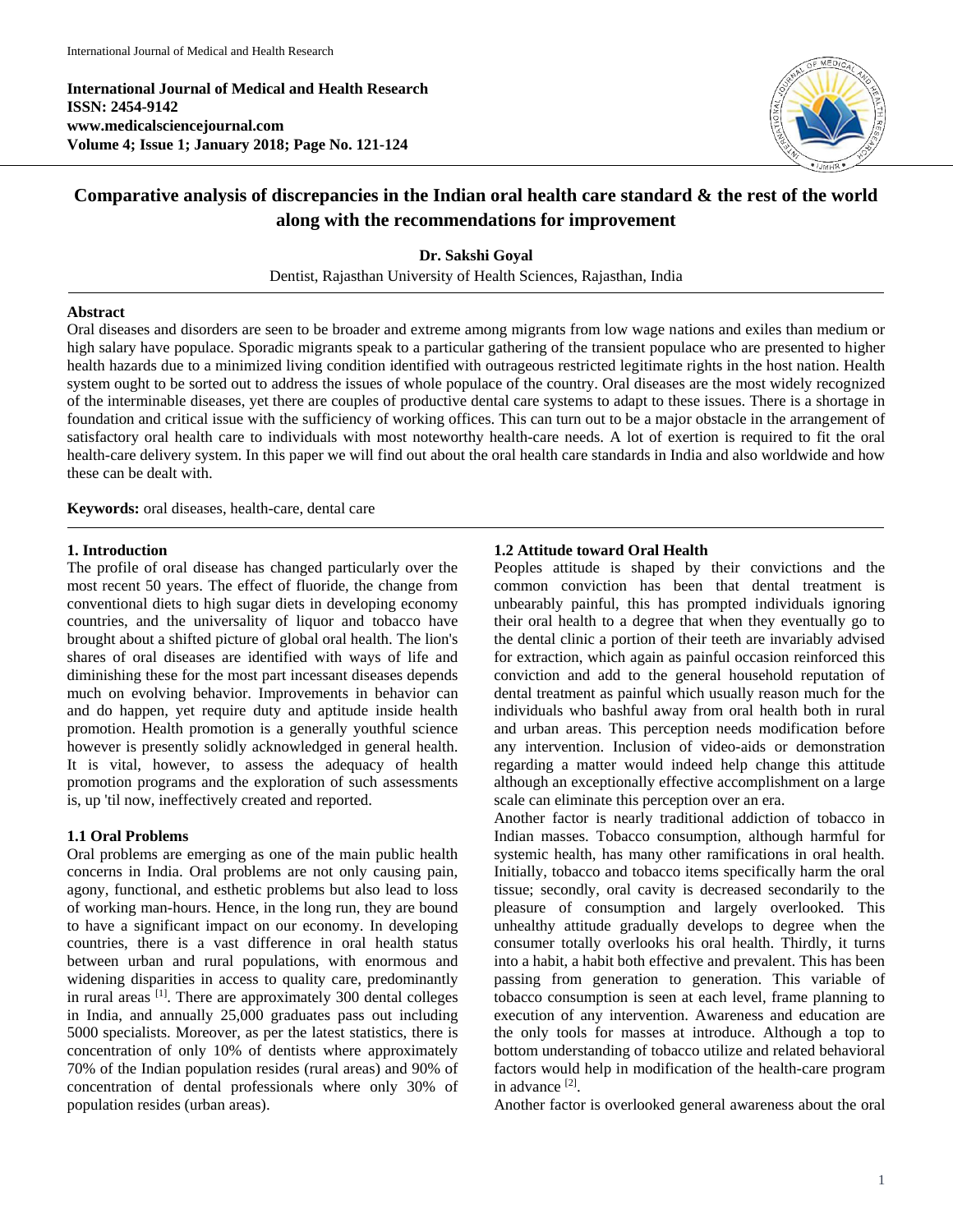health and its contribution to overall health and longevity. This has largely been made conceivable by continual nonavailability of oral health benefits in their closeness and lack of elementary education in such matters. Contribution of oral health to systemic health is undeniable. This has to be reinforced into common mind by physicians and dentists. The scenario in which a patient reaches the clinic or nursing care in India is that of as a last option and not as a first reaction. This is for the most part because of the costly care as by the charge charges and costly medicine which usually surpass the paying capacity of the patient. Patient modest away from reaching at once for fear of money loss in interest and more often than not they wait for themselves to heal on their own. When they clearly realize that the disease is not going to heal on its own by other "Desi Nuskas" only then they find out a clinic in their nearest nearness and head to it with a dull face. This delay in proper care brings about added horribleness to the patient which in swing leads to added expenses and which again continue the endless loop of the perception that the treatment is costly. This attitude is more pronounced with dental health related behavior.

Indeed, even after getting a professional opinion of the disease and formulation of standard treatment plan most patient ask for medicines and intend to escape with the issue after eating medicines, which is not usually the case with dental treatment. As dental treatment essentially involve some work either in the type of scaling or cavity preparation. The treatment even asks for patient time which is usually depicted as the period of worry in his universes. This add as far as anyone is concerned that longer treatment time, increased patient clinic time and different appointment to the clinic apart from cost frame the actual treatment are other factors, which make individuals timid away from dental care.

# **1.3 Role of oral health in human physical and psychological well-being**

According to WHO definition of health" Health is a state of finish physical, mental and social well-being and not simply the absence of disease or infirmity." Oral health as an essential part of general health plays a pivotal part in human physical and psychological well-being. Known as the craniofacial unpredictable, oral health means more than healthy teeth and includes "being free of chronic or facial pain, oral and pharyngeal cancer, and oral soft tissue lesion, birth deformity, for example, congenital fissure and palate and scores of other diseases and disorders that affect oral dental and craniofacial tissues". Great oral health is not only a key component in providing our body with essential supplement but also has influence on social mobility, mental self portrait and regard, and discourse. Interaction between oral health and general health continues lifelong. A mouth as a "window" to the human body may give indications of general health disorders [3]. For instance: as a first symptom of some infectious diseases, for example, HIV, oral manifestation of Syphilis; blood disorders may manifest in pale and bleeding gums; aphthous stomatitis may be linked to systemic conditions, for example, gastrointestinal disease, Bechet disorder, autoinflammatory disorders; changes in the thickness of the (bone loss) of the lower jaw may be an early indicator of skeletal osteoporosis; changes in tooth appearance may be an

indication of eating disorders, for example, bulimia and anorexia. Saliva as a part of oral environment may indicate the nearness of various mixes in the body, for example, alcohol, nicotine, hormones, drugs, environmental toxins and so forward. Oral health conditions may have an impact on overall health similarly as systemic conditions may incite diseases in the oral cavity. Poor oral health is associated with number of adverse medical conditions.

## **2. Oral health diseases standard in India**

Oral diseases affect both the young and the old. A portion of the common diseases are dental caries, periodontal diseases, malocclusion, sub-mucosal fibrosis, oral cancer and so forth. Congenital fissure and congenital fissure also continue to affect the population. Oral lesions are also common with patients with HIV/AIDS and other debilitating systemic conditions. Two large scale Oral Health Surveys have been conducted in the past (I) National Oral Health Survey and Fluoride Mapping by Dental Council of India in 2003 and (ii) Oral Health in India: Report of multi-driven oral health overview by MoHFW in collaboration with Dental Department AIIMS in 2007.These two surveys indicate the prevalence of some oral diseases and conditions in the nation. Problems related to the teeth and mouth makes youngsters restless and having challenges in concentration at school, restricted profitability of adults at work and at home causing millions of school and working hours to be lost throughout each year. Poor and disadvantaged population in both developed and developing countries draws particular attention in regards to poor oral health. The weight of oral diseases among this population is higher [4].

# **3. Oral Health Diseases Standard Worldwide**

Oral diseases are considered a major public health issue. Regardless of great achievements in the treatment and prevention of oral diseases in several countries, dental caries and periodontal diseases belong to one of the most common and widespread pathologies among population in the highincome countries and the growing quantities of oral diseases in many low-and center income countries is marked. The seriousness of dental caries is distributed contrastingly between the countries around the world, but also within the nation in various regions. Such assorted variety of dental caries distribution relates to distinct risk factors across the countries and within. It relates to socioeconomic conditions and ways of life of the population but also environmental exposures and prioritization of preventive dental care treatment. According to a fact sheet of WHO from 20012 nearly 100% of adults worldwide have experienced dental caries. Serious periodontal disease, which can bring about tooth loss, is found in 15-20% of moderately aged (35-44 years) adults. 30 % of individuals aged 65-74 have no natural teeth. Other oral health diseases and conditions which contribute to the overall picture of major global oral health problems are: oral mucosal lesions, tooth loss, HIV/AIDSrelated oral disease, oropharyngeal cancers, orodental trauma, developmental disorders, fluorosis of teeth, and dental erosion. In industrialized countries the main focal point of dental care administrations is coordinated to preventive and restorative dental care <sup>[5]</sup>. In developing countries, on the other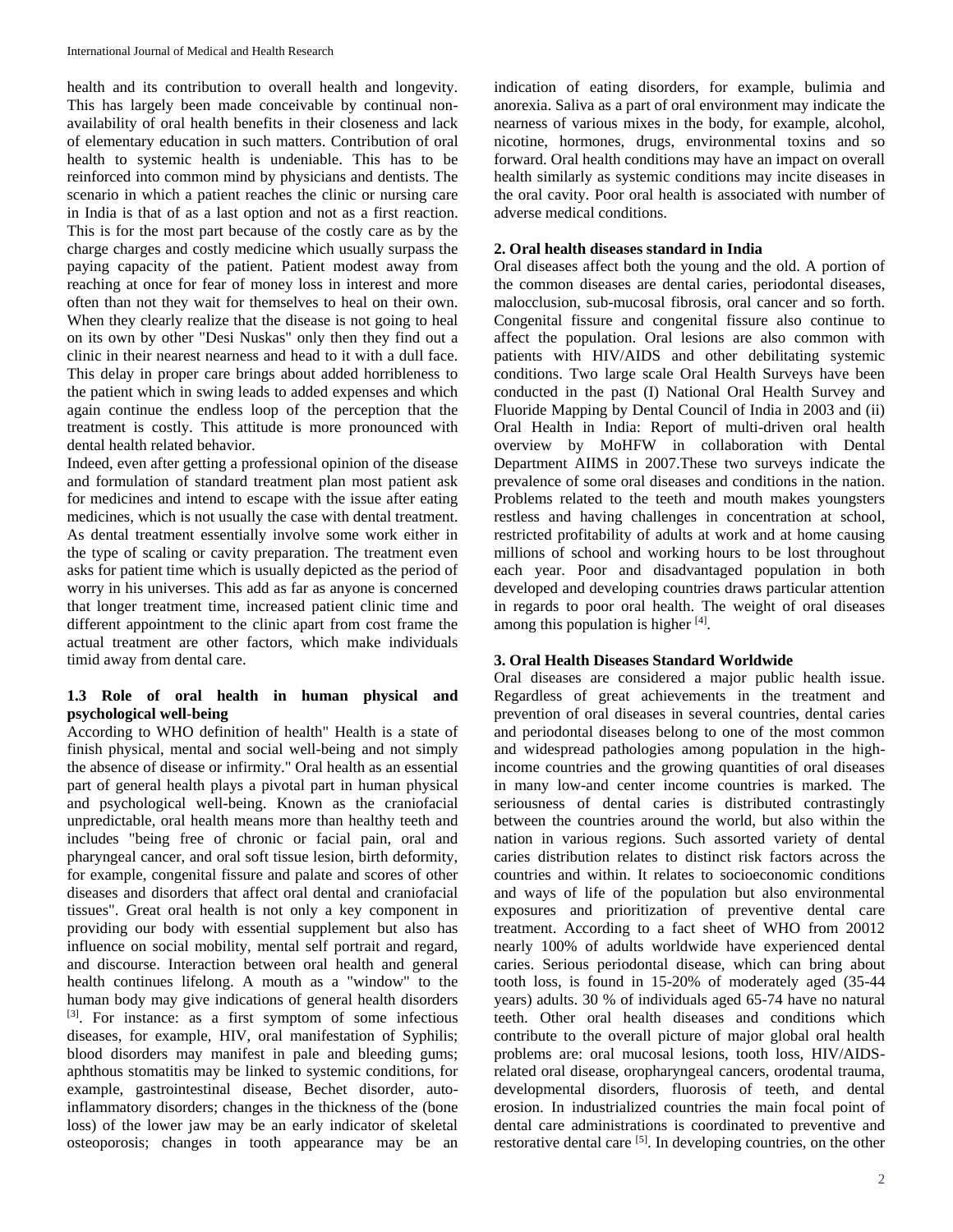hand, there is nearly nothing if any attention to this area. Many countries in Africa, Asia, and Latin America have inadequate number of dental care professional (the ratio of dentist to population constitute 1:150 000 in developing countries compared to 1:2000 in most industrialized countries) and the capacity of dental care administrations is generally limited to crisis dental care and pain relief [6].

## **4. Recommendations for the Improvement of Oral Health**

Before proposing strategies to enhance access to dental administrations, the actual meaning of 'access to care' should first be appreciated. The present concept of 'access to dental care' reaches far beyond its traditional meaning. The traditional meaning of access to dental administrations has changed over years, from simply the adequacy of the workforce to a cascade of factors which are patient based. A portion of the patient based factors that determine the access to dental administrations are perceived requirement for care, cultural inclinations, and language. Thus, when speaking of access to dental care today, both the availability of care and the willingness of the patient to look for care have to be considered.

- **Oral Health Workforce:** There has been a substantial increase in the quantity of dentists throughout the last decade with 1, 17,825 dentists presently working in the nation. In spite of the fact that this number is less when figured according to the WHO prescribed dentist to population ratio for developing countries (1:7,500), there is neither a change in the accessibility to oral health care for rural population nor does the graduating dentists find it easy to make due in the profession [7]. The reasons for this phenomenon are both the lack of perceived oral health needs among public, especially in rural areas, together with the non-availability of oral health care administrations.
- **Strengthening Public Health System:** India is facing formidable challenges in health sector as with many other low-income and center income countries, Indian consumption on health care was only 4.2% of its GDP, of which public health spending is insignificant 1.2%, This is nominal when compared to China and the Unites States where the public spending on health care was 3% and 8.3% of GDP separately. There is no particular separate allocation of assets for oral health in Indian spending plan. There are no dental professionals in the administration decision making bodies and this is the reason why dentistry continues to be helpless before medical professionals who usually take a lion's share of the sanctioned amount for their own profession [8]. Along these lines, there is a critical requirement for dental health planners with relevant qualifications and training in public health dentistry.
- **Strengthening Dental Education in India:** There were no private dental colleges in India before 1966, these numbers changed drastically by 2014, and 86% of dental colleges in India today are under the responsibility for sector, There also has been a substantial rise in the quantity of dental colleges in the course of the last couple of decades, but the distribution has not been uniform and is in accordance with the phrase "insufficient here and too

many there". While welcoming the development of dental education in India, emphasis should also be placed on the uniform distribution of dental colleges, quality of education being given, and the values, social responsibilities that are being instilled in the understudies.

- **Dental Safety Net Systems:** The most common or rather the almost selective mechanism of dental care payment in a large portion of the developing countries, including India, is the private expense for benefit. This limits access to poor and marginalized population as they are unable to afford these health care services [9]. The "Dental safety net system" is defined in various ways as the facilities, suppliers, and payment programs that help dental care specifically for "underserved populations".
- **Dental Homes:** Dental home fills in as a locus for preventive oral health supervision, building the requisite foundation for good oral health early throughout everyday life. Be that as it may, in context of lack of awareness on the importance of oral health, it is difficult to establish dental homes in rural India and worldwide.
- **Community Oral Health Programs:** Community oral health programs contrast from individual care in that they center primarily around population, including those persons who don't or cannot access care. Community participation is a major key to effective community oral health programs. Highlighting the importance and magnitude of oral health needs in a community, understanding the feasibility and acceptance of interventions, creating trust among individuals are conceivable only with community participation [10].
- **Public Private Partnerships**: Universal health care must be made available to the whole Indian populace by fostering public private partnerships. Notwithstanding, the legislatures should take necessary care in involving only non-profit private partners, as revenue driven private sector encouragement in the provision of health care services would further deteriorate the already weak public health systems in India. Change in the distal determinants of health like social, economic, and political disparities through thorough partnerships could profit in improving the overall health status of the nation, rather than focusing on proximal determinants through solitary, vertical programs

# **4.1 National Oral Health Policy in India**

Oral health policy in India, formulated way back, is a bleak picture even today. In 1984, national workshops were organized in Bombay on oral health targets for India and in the year 1986, oral health policy was conscripted by Indian Dental Association (IDA). Based on the recommendation of IDA, 2 more national workshops were organized; one at Delhi in 1991 and the other at Mysore after 3 years, through the input of these 2 workshops, national oral health policy has been developed by Dental Council of India (DCI). It is the same time when World Health Organization (WHO) had offered importance to dental health by selecting the theme "Oral Health for Healthy life" for global health for the year 1994. In continuum of this, the center council appointed by Ministry of Health and Family Welfare, GoI accepted in principle national oral health policy as a component of NHP